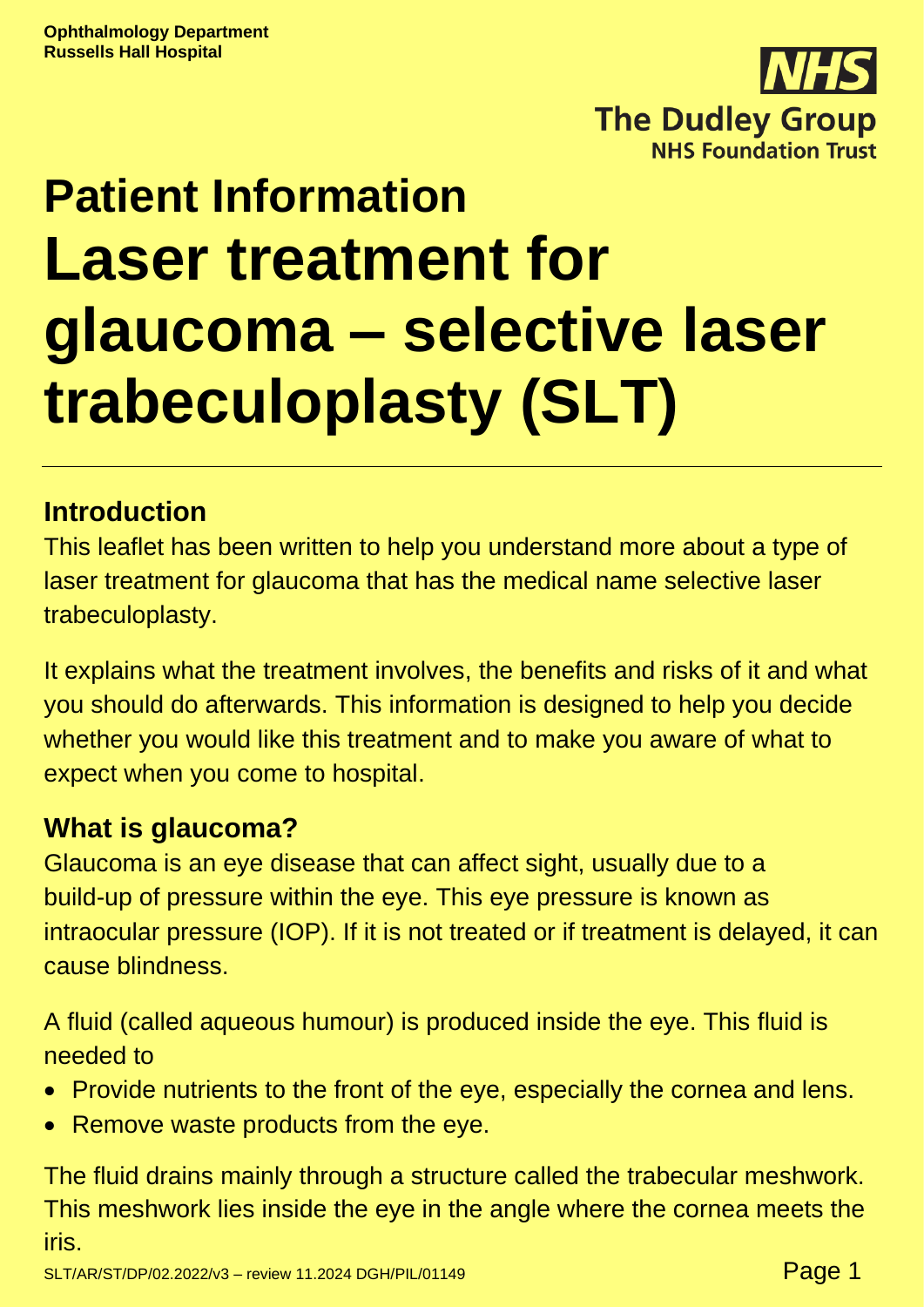#### **Ophthalmology Department**

**Russells Hall Hospital**

The normal pressure in the eye is between 10 and 21 millimetres of mercury (mmHg). If for any reason the fluid flow is blocked and cannot normally get out, the pressure can rise and glaucoma may occur.

#### **What treatment options and alternatives are there?**

There are various treatment options, including tablets, eye drops, laser treatment and drainage surgery, which includes trabeculotomy, iStent, trabeculectomy and glaucoma tube surgery. Your consultant will discuss all the possible options with you and you can decide which option you prefer. Eye drops and laser trabeculoplasty are by far the most commonly used initial treatments.

You do not have to have treatment – it is ultimately your decision. However, if glaucoma is not treated, it may eventually cause blindness.

Please note that almost all glaucoma treatments and procedures, including laser treatments, are used to control / slow down glaucoma and not to improve your vision. **Once vision is lost from glaucoma, you cannot get it back. All treatment for glaucoma is aimed at slowing down the rate of progression of glaucoma, to reduce the risk of complete blindness during your lifetime.**

# **What is selective laser trabeculoplasty (SLT)?**

A laser is used to treat the trabecular meshwork to improve drainage of eye fluid through the meshwork. The aim of this treatment is to reduce pressure in your eye.

The advanced laser system is used to target only the melanin-rich (pigmented) cells in the drainage channel of the eye. This means that only these cells are affected and the surrounding tissue is left intact and unharmed. This gentle laser treatment activates the body's own immune system to clear the affected cells.

It is not a permanent treatment and may need to be repeated in the future to continue to control eye pressure effectively.

### **Why is this treatment recommended?**

It is often recommended as an option for patients who have: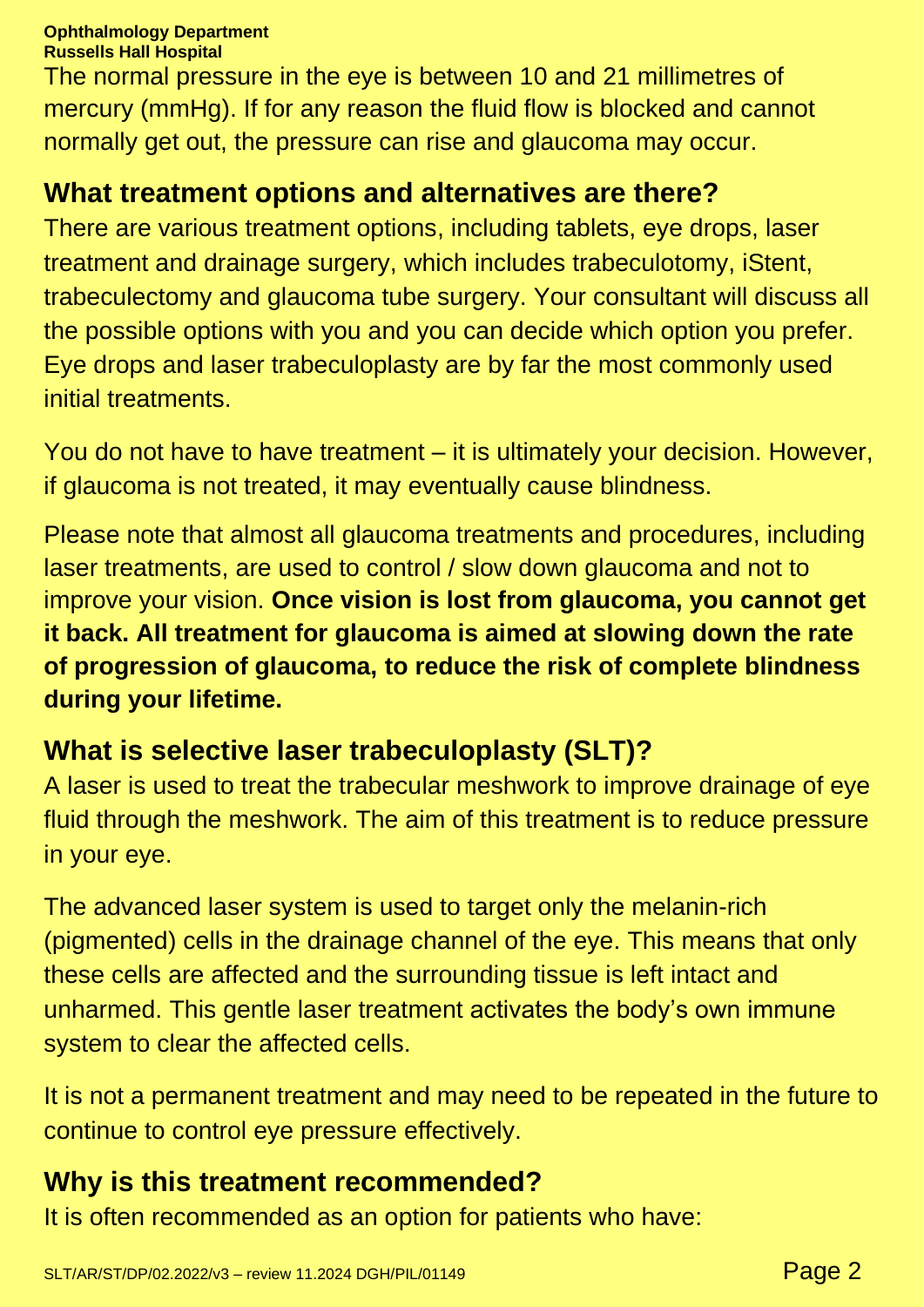- Raised eye pressure and who are at risk of glaucoma.
- A type of glaucoma called open-angle glaucoma where there is resistance to fluid draining out at the trabecular meshwork.
- Glaucoma that continues to get worse despite using eye drops.
- Glaucoma in the early stages.

#### **What are the benefits?**

SLT can lower raised pressure in the eye (IOP) without the side effects or difficulty of taking eye drops. The treatment is particularly suitable for people who cannot correctly use, or are intolerant to glaucoma medications. It can also be used alongside medication to give a better IOP-lowering effect. Recently, it has been shown to be somewhat more effective and cheaper than the use of eye drops.

SLT has the advantage of not causing any damage to the tissue treated. It is a flexible treatment option and can be repeated if necessary, if you wish.

# **How successful is it at lowering intraocular pressure (IOP)?**

Studies show that there is a success rate of about 80 per cent for SLT, which is four out of five patients. Most patients responded well to the treatment, but others did not respond at all.

Usually, we cannot predict how well the laser will work as it depends on how severe your glaucoma is and what type you have, as well as the individual characteristics of your eye.

It might take from a few weeks to a few months to see how your eyes have responded to the SLT treatment. If your eye pressure does not decrease enough after the first treatment, you may need to have more laser treatment about six months later, or you may need to use some additional eye drops.

The effects of the laser treatment may wear off in time – about half of all treatments stop working after five years. However, the treatment can be repeated as required.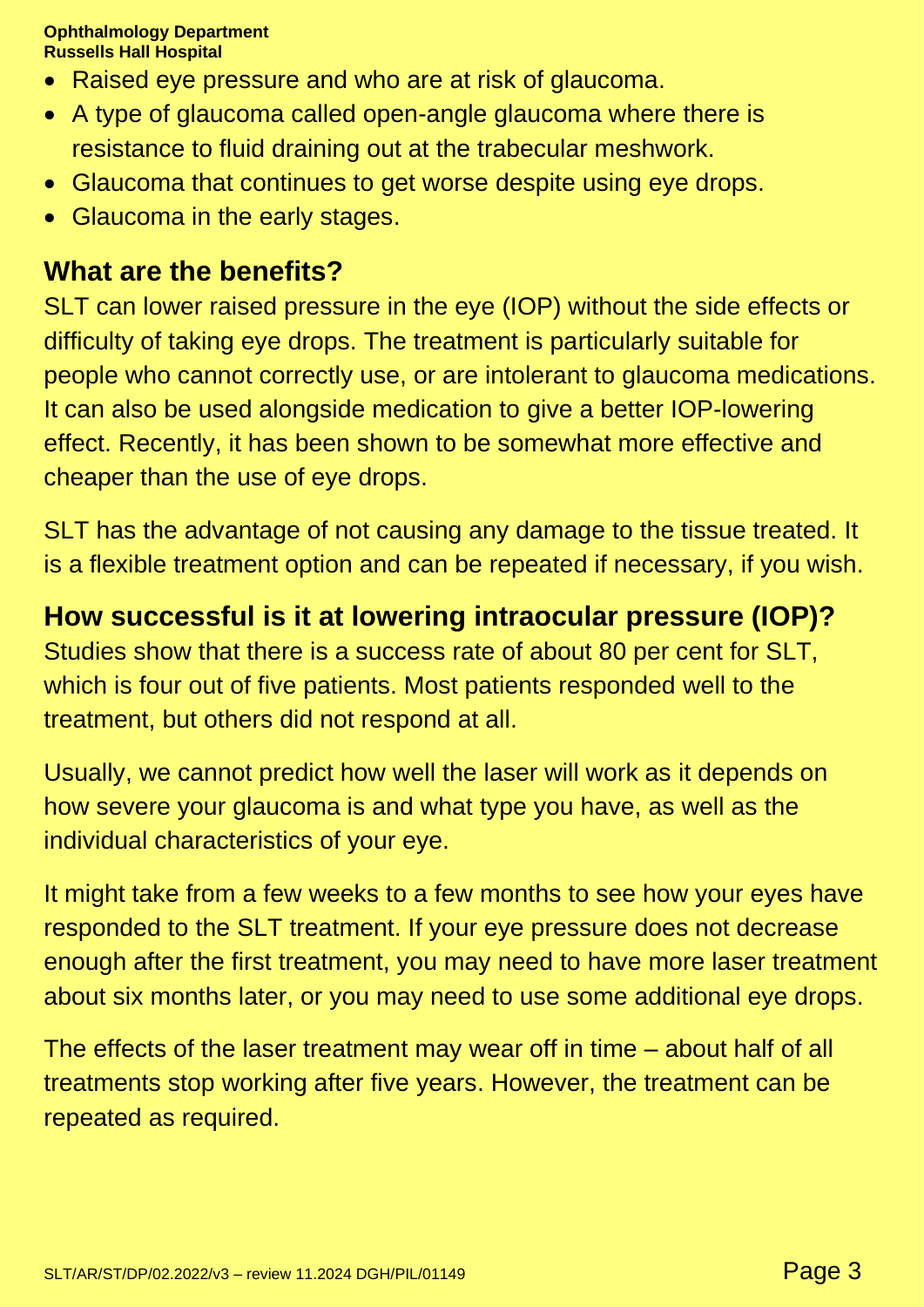#### **What are the risks?**

As with all treatment, SLT carries some risks and complications. It is important that we tell you about these risks so that you have the information you need to make a decision about it.

SLT has a safety track record for over two decades; however, there are some rare side effects that may occur:

- Your vision may be blurred for a few hours after the treatment. However, the chance of your vision being permanently affected from SLT is extremely small. If you are concerned that your vision is not returning to normal, please contact the Urgent Referral Clinic. Due to this, you are also advised not to drive yourself to the hospital, as you may be unable to drive home.
- It is possible that the pressure in your eye may increase immediately after the treatment. We will give you special eye drops to prevent this from happening.

Unlike some glaucoma medications, with SLT there are no reports of allergic reactions or side effects that affect your whole body. Other complications may include inflammation, a headache, iritis (inflammation of the iris in your eye), swelling of the cornea, conjunctivitis or eye pain.

### **What happens before the treatment?**

If you are using certain anti-glaucoma eye drops, they may interfere with the effectiveness and success of the SLT treatment. Therefore, you may be asked to stop them for at least four weeks before the treatment and may not use them after the laser treatment.

The drops you may be asked to stop are latanoprost 0.005 per cent (Xalatan), bimatoprost 0.01 per cent or 0.03 per cent (Lumigan), tafluprost (Saflutan) or travaprost 0.004 per cent (Travatan). Some of these might be used in combination with other drops, so we will give you instructions about these as well.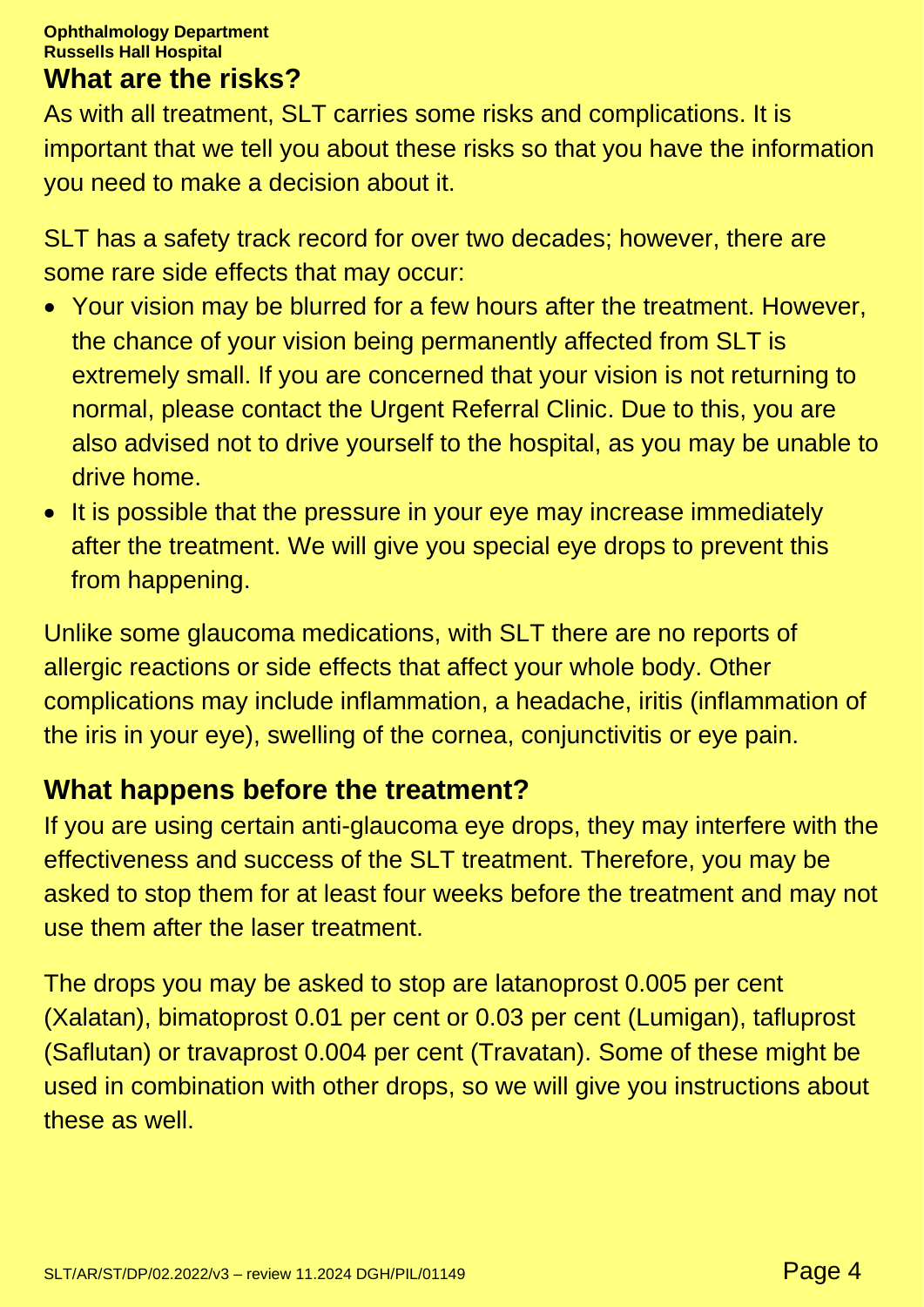## **What happens during the treatment?**

Treatment takes place in the Eye Clinic outpatient department. A nurse will check your vision. You will then be seen by an eye doctor who will put some drops into your eye to make your pupil small and to prevent and blunt the possible pressure spiking effect of the laser.

These drops may take up to half an hour to work and may cause temporary brow ache and a headache. The doctor will also explain the treatment to you and discuss any concerns or questions you may have. If you are happy to proceed with the treatment, you will need to sign a consent form.

After this, you will need to sit in front of the laser machine which looks similar to the slit lamp used to examine your eyes in clinic (see figure 1). The eye doctor will put anaesthetic drops into your eye to numb the front of it. These drops may sting slightly for a few seconds before the front of your eye goes numb.

The eye doctor will then put a special lens, a bit like a contact lens, against the front surface of your eye. This is not painful but it may feel a little strange and rarely, in some cases, it may cause some redness or irritation in your eye.



It is very important for you to be seated comfortably with your chin on the chin rest of the laser machine. You will need to have your forehead pressed against the forehead band of the machine. **You must stay very still during the laser procedure. Any movement might defocus the laser and it may not work as well as it could.**

Image is indicative of laser trabeculoplasty and is provided courtesy of Lumenis.

Figure 1 shows the laser machine.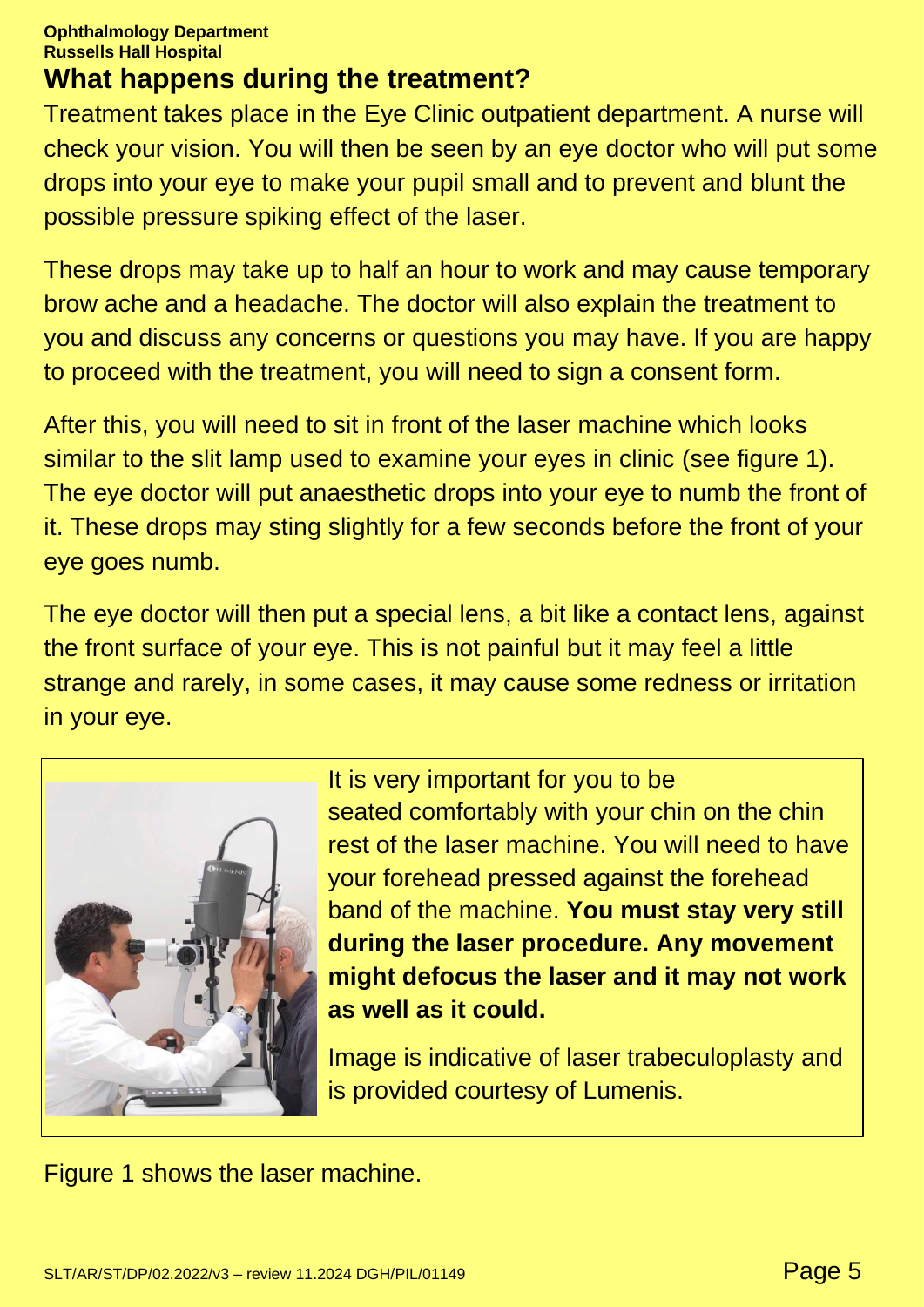During the laser treatment, you might see some flashes of light and hear clicking noises. Most patients tolerate the laser treatment well, but some might feel slight discomfort.

# **How long does it take?**

The treatment itself takes between 15 and 20 minutes; however, the whole visit may take a few hours.

# **What happens after the treatment?**

The doctor will put some more pressure-lowering drops into your eye at the end of the laser treatment and will re-check your eye pressure up to one hour later.

# **Follow up**

We will make an appointment for you to come back to the Eye Clinic, usually within **four weeks** of your treatment**.** This follow-up appointment is to check your eye pressure and that your eye is settling after the treatment.

# **What do I need to do at home?**

You can carry on as normal when you get home. You will not have a patch over your eye. You will not be given any more eye drops to use.

# **What should I look out for at home?**

# **If you have any of the following after treatment:**

- Reduced vision or loss of vision.
- Severe pain that does not go away.
- Any abnormal discharge from your eye, especially if it is increasing. Please contact the **Urgent Referral Clinic** team at Russells Hall Hospital Eye Clinic on **01384 456111 ext. 3633**.

# **Can I find out more?**

You can find more information on glaucoma, on the risk of blindness from glaucoma and various treatment options from the following websites:

[http://www.ophthalmologyweb.com/Tech-Spotlights/35290-Ten-Years-of-](http://www.ophthalmologyweb.com/Tech-Spotlights/35290-Ten-Years-of-Selective-Laser-Trabeculoplasty/)[Selective-Laser-Trabeculoplasty/](http://www.ophthalmologyweb.com/Tech-Spotlights/35290-Ten-Years-of-Selective-Laser-Trabeculoplasty/)

[http://www.ophthalmologyweb.com/Tech-Spotlights/35290-Ten-Years-of-](http://www.ophthalmologyweb.com/Tech-Spotlights/35290-Ten-Years-of-Selective-Laser-Trabeculoplasty/)[Selective-Laser-Trabeculoplasty/](http://www.ophthalmologyweb.com/Tech-Spotlights/35290-Ten-Years-of-Selective-Laser-Trabeculoplasty/)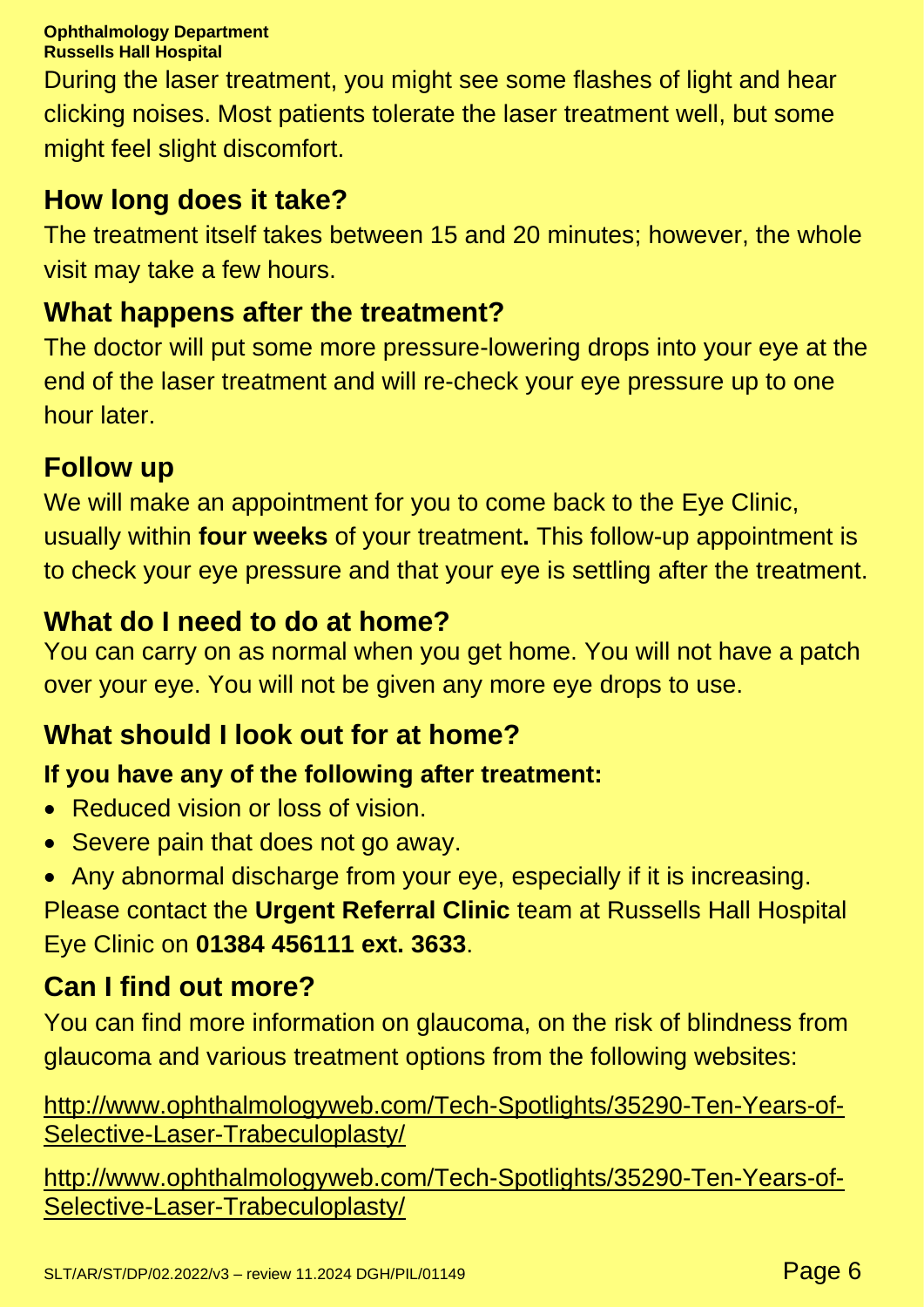<http://www.glaucoma-association.com/about-glaucoma/what-is-glaucoma>

#### [http://www.nei.nih.gov/health/glaucoma/glaucoma\\_facts.asp](http://www.nei.nih.gov/health/glaucoma/glaucoma_facts.asp)

[http://www.rnib.org.uk/eyehealth/eyeconditions/eyeconditionsdn/Pages/glau](http://www.rnib.org.uk/eyehealth/eyeconditions/eyeconditionsdn/Pages/glaucoma.aspx) [coma.aspx](http://www.rnib.org.uk/eyehealth/eyeconditions/eyeconditionsdn/Pages/glaucoma.aspx)

<http://en.wikipedia.org/wiki/Glaucoma>

<http://www.nice.org.uk/guidance/cg85/ifp/chapter/About-this-information>

<https://www.rcophth.ac.uk/patients/glaucoma/>

# **What if I have any problems or questions after reading this leaflet?**

**If there is anything you do not understand, or you are concerned or worried about any part of the treatment, contact:**

The **Urgent Referral Clinic** team at Russells Hall Hospital Eye Clinic on **01384 456111 ext. 3633** (9am to 4.30pm, Monday to Friday).

# **Eye emergency, out of hours**

In case of an eye emergency after the closing hours of the Eye Clinic at Russells Hall (including weekends and bank holidays), please contact:

### **Birmingham and Midland Eye Centre** on **0121 507 4440**

The doctor on call is usually based at the Eye Centre, City Hospital, Dudley Road, Birmingham. They may need to call you back, and if necessary, they will arrange for you to visit them.

**Note:** the information in this booklet is provided for information only. The information found is **not** a substitute for professional medical advice or care by a qualified doctor or other health care professional. **Always** check with your doctor if you have any concerns about your condition or treatment. This is only indicative and general information for the procedure. Individual experiences may vary and all the points may not apply to all patients at all times. Please discuss your individual circumstances with your eye doctor.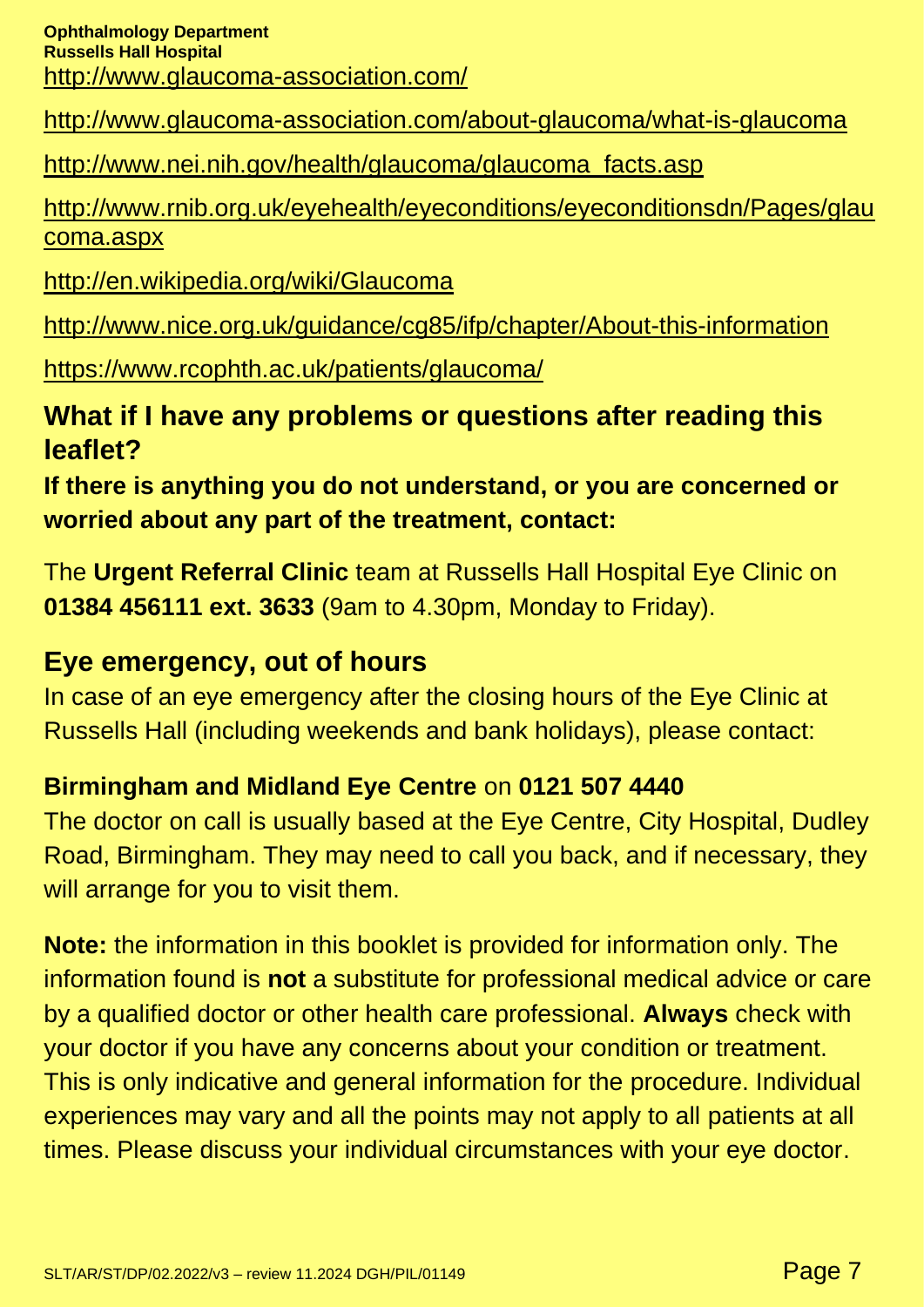#### **Author:**

Mr Akash Raj, MD, MRCS, DRCOphth, FRCS, FRCOphth Consultant ophthalmologist (glaucoma lead)

#### **Reference**

Realini T (2008). Selective laser trabeculoplasty: a review. *J Glaucoma.* 17 (6):497-502.

Wong MO, Lee JW, Choy BN, Chan JC and Lai JS (2015). Systematic review and meta-analysis on the efficacy of selective laser trabeculoplasty in open-angle glaucoma. *Surv Ophthalmol.* 60(1):36-50.

#### **This leaflet can be downloaded or printed from:**

<http://dgft.nhs.uk/services-and-wards/ophthalmology/>